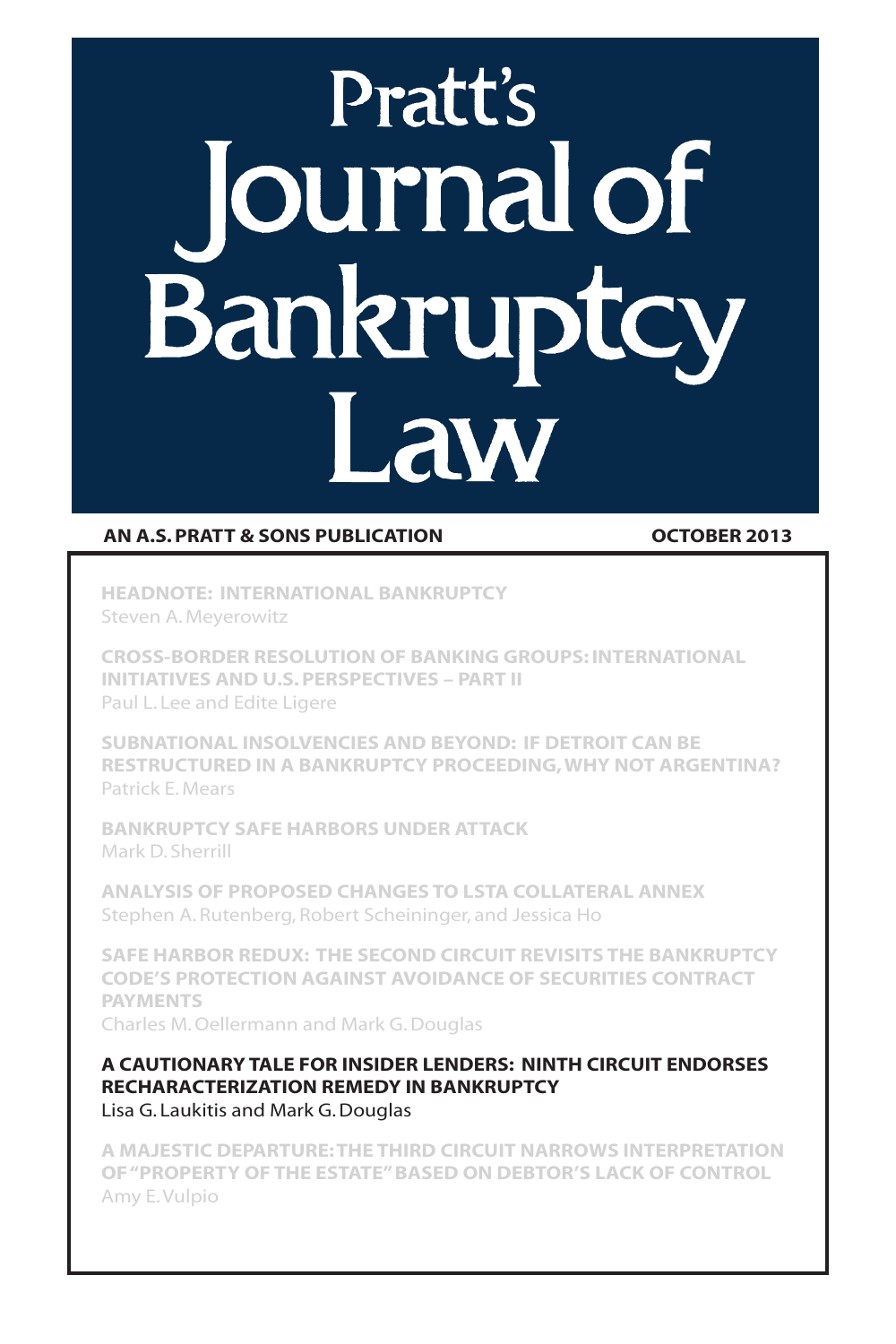### Editor-in-chief

**Steven A. Meyerowitz**

*President, Meyerowitz Communications Inc.*

#### Assistant Editor **Catherine Dillon**

#### **BOARD OF EDITORS**

**Scott L. Baena** *Bilzin Sumberg Baena Price & Axelrod LLP*

**Leslie A. Berkoff** *Moritt Hock & Hamroff LLP*

**Ted A. Berkowitz** *Farrell Fritz, P.C.* 

**Andrew P. Brozman** *Clifford Chance US LLP*

**Kevin H. Buraks** *Portnoff Law Associates, Ltd.*

**Peter S. Clark II**  *Reed Smith LLP*

**Thomas W. Coffey** *Tucker Ellis & West LLP*

**Michael L. Cook** *Schulte Roth & Zabel LLP* 

**Mark G. Douglas** *Jones Day*

**Timothy P. Duggan** *Stark & Stark*

**Gregg M. Ficks** *Coblentz, Patch, Duffy & Bass LLP*

**Mark J. Friedman** *DLA Piper*

**Robin E. Keller** *Lovells*

**William I. Kohn**  *Schiff Hardin LLP* 

**Matthew W. Levin** *Alston & Bird LLP*

**Alec P. Ostrow** *Stevens & Lee P.C.*

**Deryck A. Palmer** *Pillsbury Winthrop Shaw Pittman LLP* 

**N. Theodore Zink, Jr.** *Chadbourne & Parke LLP*

PRATT'S JOURNAL OF BANKRUPTCY LAW is published eight times a year by Matthew Bender & Company, Inc. Copyright 2013 Reed Elsevier Properties SA., used under license by Matthew Bender & Company, Inc. All rights reserved. No part of this journal may be reproduced in any form— by microfilm, xerography, or otherwise— or incorporated into any information retrieval system without the written permission of the copyright owner. For permission to photocopy or use material electronically from *Pratt's Journal of Bankruptcy Law*, please access www.copyright.com or contact the Copyright Clearance Center, Inc. (CCC), 222 Rosewood Drive, Danvers, MA 01923, 978-750-8400. CCC is a not-for-profit organization that provides licenses and registration for a variety of users. For subscription information and customer service, call 1-800-572-2797. Direct any editorial inquires and send any material for publication to Steven A. Meyerowitz, Editor-in-Chief, Meyerowitz Communications Inc., PO Box 7080, Miller Place, NY 11764, smeyerow@optonline.net, 631.331.3908 (phone) / 631.331.3664 (fax). Material for publication is welcomed— articles, decisions, or other items of interest to bankers, officers of financial institutions, and their attorneys. This publication is designed to be accurate and authoritative, but neither the publisher nor the authors are rendering legal, accounting, or other professional services in this publication. If legal or other expert advice is desired, retain the services of an appropriate professional. The articles and columns reflect only the present considerations and views of the authors and do not necessarily reflect those of the firms or organizations with which they are affiliated, any of the former or present clients of the authors or their firms or organizations, or the editors or publisher. POSTMASTER: Send address changes to *Pratt's Journal of Bankruptcy Law*, LexisNexis Matthew Bender, 121 Chanlon Road, North Building, New Providence, NJ 07974.

*ISBN 978-0-76987-846-1*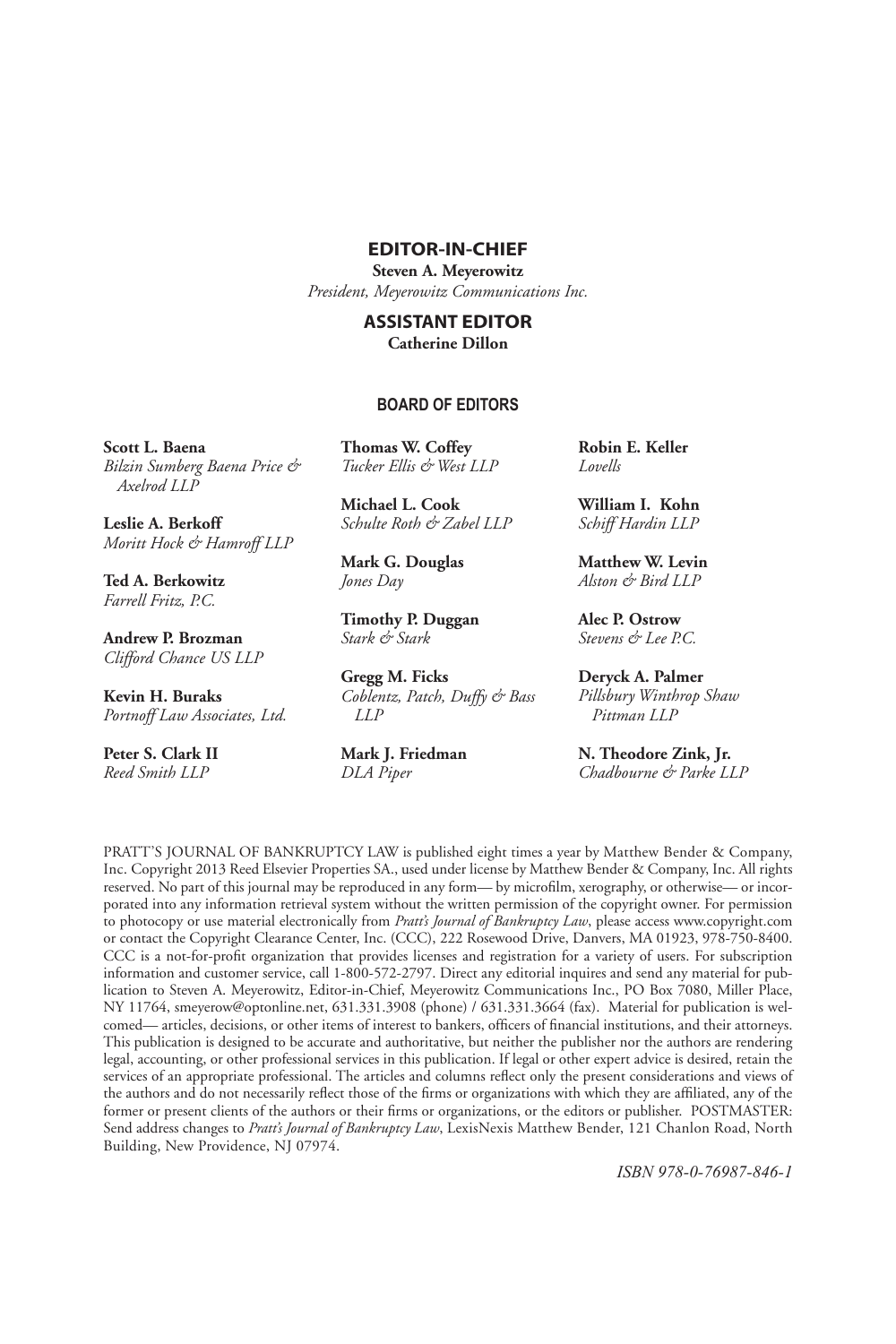# A Cautionary Tale for Insider Lenders: Ninth Circuit Endorses Recharacterization Remedy in Bankruptcy

Lisa G. Laukitis and Mark G. Douglas

*The U.S. Court of Appeals for the Ninth Circuit recently overturned longstanding Ninth Circuit bankruptcy appellate panel precedent and became the sixth federal circuit court of appeals to hold that the Bankruptcy Code authorizes a court to recharacterize debt as equity. The authors of this article discuss the decision, noting that it is a cautionary tale for private equity sponsors and other corporate insiders who advance money to their businesses, as well as lenders considering taking an equity stake in a borrower.*

The ability of a bankruptcy court to reorder the priority of claims or interests by means of equitable subordination or recharacterization of debt as equity is generally recognized. Even so, the Bankruptcy Code itself expr interests by means of equitable subordination or recharacterization of debt as equity is generally recognized. Even so, the Bankruptcy Code itself expressly authorizes only the former of these two remedies. Although common law uniformly acknowledges the power of a court to recast a claim asserted by a creditor as an equity interest in an appropriate case, the Bankruptcy Code is silent upon the availability of the remedy in a bankruptcy case.

 This has led to uncertainty in some courts concerning the extent of their power to recharacterize claims and the circumstances warranting recharacterization. The Ninth Circuit Court of Appeals recently had an opportunity to

Lisa G. Laukitis is a partner at Jones Day in the business restructuring and reorganization group. Mark G. Douglas is the restructuring practice communications coordinator at the firm. The authors may be contacted at llaukitis@jonesday.com and mgdouglas@jonesday.com, respectively.

662

Published by Matthew Bender & Company, Inc. in the October 2013 issue of *Pratt's Journal of Bankruptcy Law*. Copyright © 2013 Reed Elsevier Properties SA.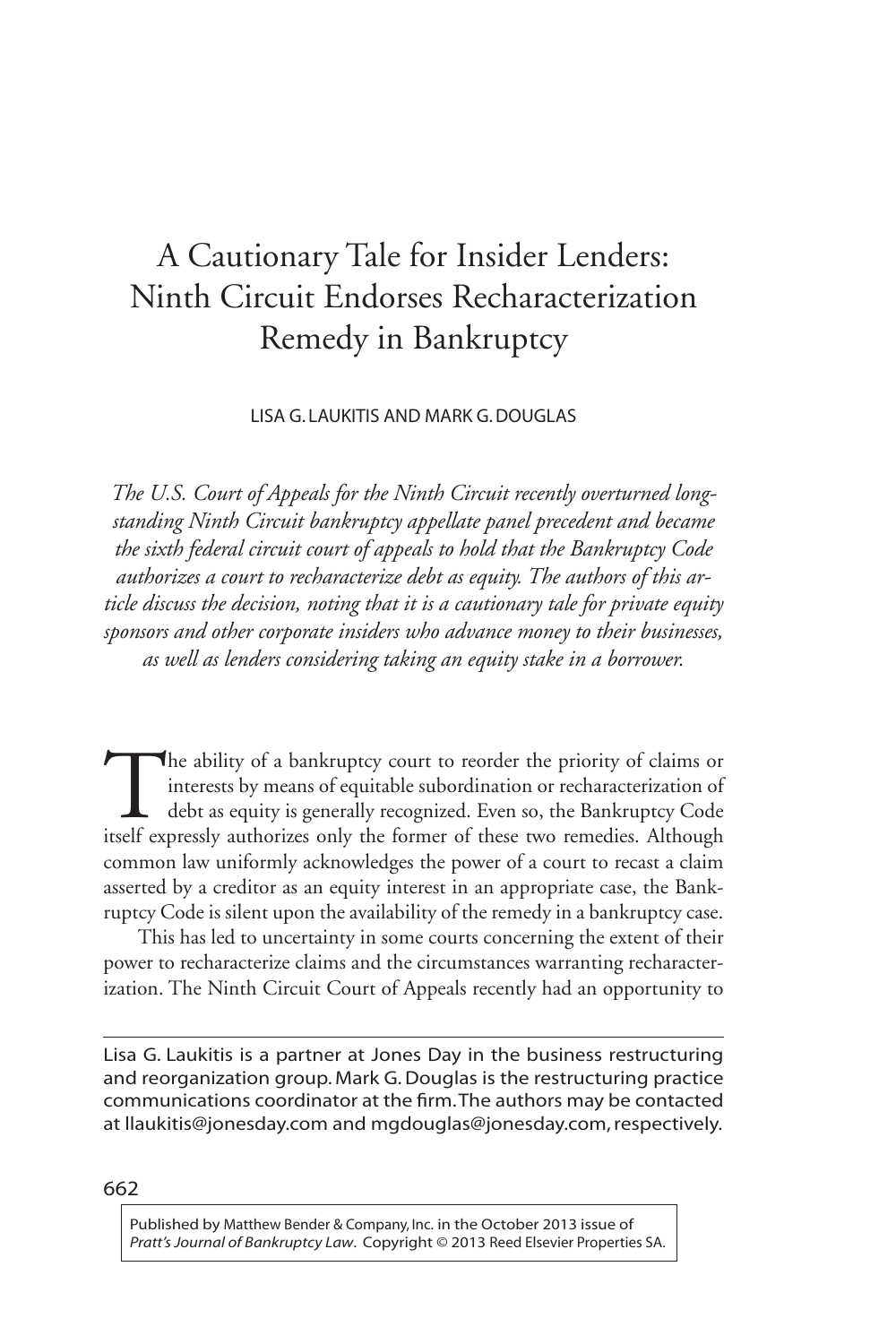consider this issue. In *Official Committee of Unsecured Creditors v. Hancock*  Park Capital II, L.P. (In re Fitness Holdings International, Inc.),<sup>1</sup> the court ruled that "a court has the authority to determine whether a transaction creates a debt or an equity interest for purposes of § 548, and that a transaction creates a debt if it creates a 'right to payment' under state law."

By its ruling, the Ninth Circuit overturned longstanding Ninth Circuit bankruptcy appellate panel precedent to the contrary and became the sixth federal circuit court of appeals to hold that the Bankruptcy Code authorizes a court to recharacterize debt as equity. The decision is a cautionary tale for private equity sponsors and other corporate insiders who advance money to their businesses, as well as lenders considering taking an equity stake in a borrower.

# Equitable Subordination and Recharacterization

 Although the distinction between courts of equity and law has largely become irrelevant in modern times, courts of equity have traditionally been empowered to grant a broader spectrum of relief in keeping with fundamental notions of fairness, as distinguished from principles of black-letter law. One of the tools available to a bankruptcy court in exercising its broad equitable mandate is "equitable subordination."

Equitable subordination is a remedy developed under common law prior to the enactment of the current Bankruptcy Code to remedy misconduct that results in injury to creditors or shareholders. It is expressly recognized in Bankruptcy Code Section 510(c), which provides that the bankruptcy court may, "under principles of equitable subordination, subordinate for purposes of distribution all or part of an allowed claim to all or part of another allowed claim or all or part of an allowed interest to all or part of another allowed interest." However, the statute explains neither the concept nor the standard that should be used to apply it.

This has been left to the courts. In *In re Mobile Steel Co.*,<sup>2</sup> the Fifth Circuit Court of Appeals articulated what has become the most commonly accepted standard for equitable subordination of a claim. Under the *Mobile Steel* standard, a claim can be subordinated if the claimant engaged in some type of inequitable conduct that resulted in injury to creditors (or conferred an unfair advantage on the claimant) and if equitable subordination of the claim is con-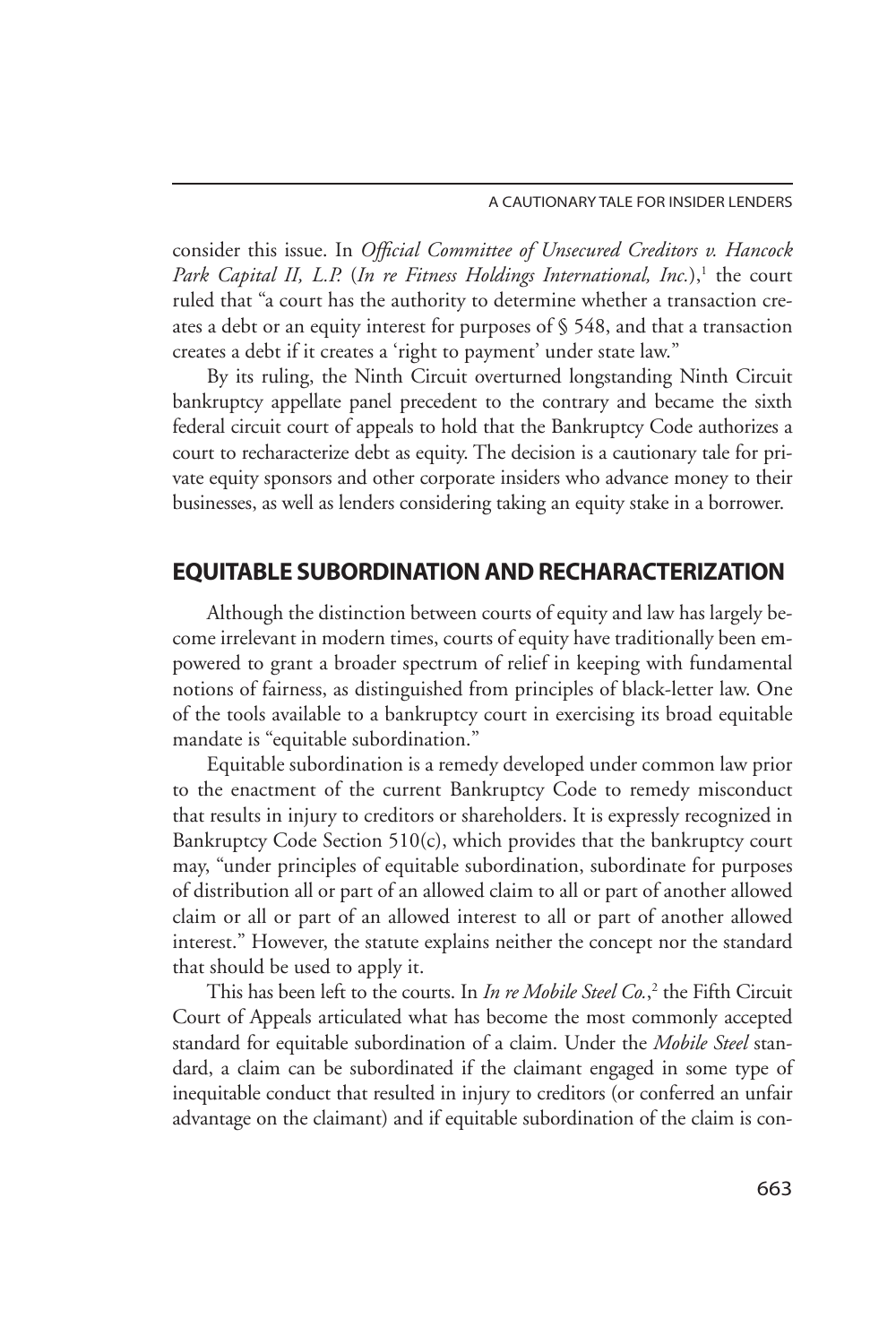#### PRATT'S JOURNAL OF BANKRUPTCY LAW

sistent with the provisions of the Bankruptcy Code. Courts have refined the test to account for special circumstances. For example, many courts make a distinction between insiders (e.g., corporate fiduciaries) and noninsiders in assessing the level of misconduct necessary to warrant subordination.

 A related but distinct remedy is "recharacterization." Like equitable subordination, the power to treat a debt as if it were actually an equity interest is derived from principles of equity. It emanates from the bankruptcy court's power to ignore the form of a transaction and give effect to its substance. However, because the Bankruptcy Code does not expressly empower a bankruptcy court to recharacterize debt as equity, some courts disagree as to whether they have the authority to do so and, if so, the source of such authority. According to some courts (albeit a minority), because the statute authorizes subordination but is silent concerning recharacterization, Congress intended to deprive bankruptcy courts of the power to recharacterize a claim.

 This was the approach taken by a Ninth Circuit bankruptcy appellate panel in *In re Pacific Express, Inc.*<sup>3</sup> *Pacific Express* has been widely criticized, however, for failing to distinguish between equitable subordination and recharacterization.<sup>4</sup>

In fact, no fewer than four federal circuit courts of appeal have held that a bankruptcy court's power to recharacterize debt derives from the broad equitable powers set forth in Section 105(a) of the Bankruptcy Code, which provides that "[t]he court may issue any order, process, or judgment that is necessary or appropriate to carry out the provisions of [the Bankruptcy Code]."5

In *Grossman v. Lothian Oil Inc.* (In re Lothian Oil Inc.),<sup>6</sup> the Fifth Circuit adopted a nuanced approach to the question, ruling that a bankruptcy court's ability to recharacterize debt as equity is part of the court's authority to allow and disallow claims under Section 502 of the Bankruptcy Code. In *Lothian Oil*, the Fifth Circuit explained that the U.S. Supreme Court's ruling in *Butner v. United States*<sup>7</sup> makes clear that when a bankruptcy court is called upon to rule on an objection to a claim under Section 502(b), state law determines whether, and to what extent, a claim is "unenforceable against the debtor and property of the debtor, under any agreement or applicable law." "Taken together," the court reasoned, "Butner and § 502(b) support the bankruptcy courts' authority to recharacterize claims." Thus, if an asserted interest would be classified as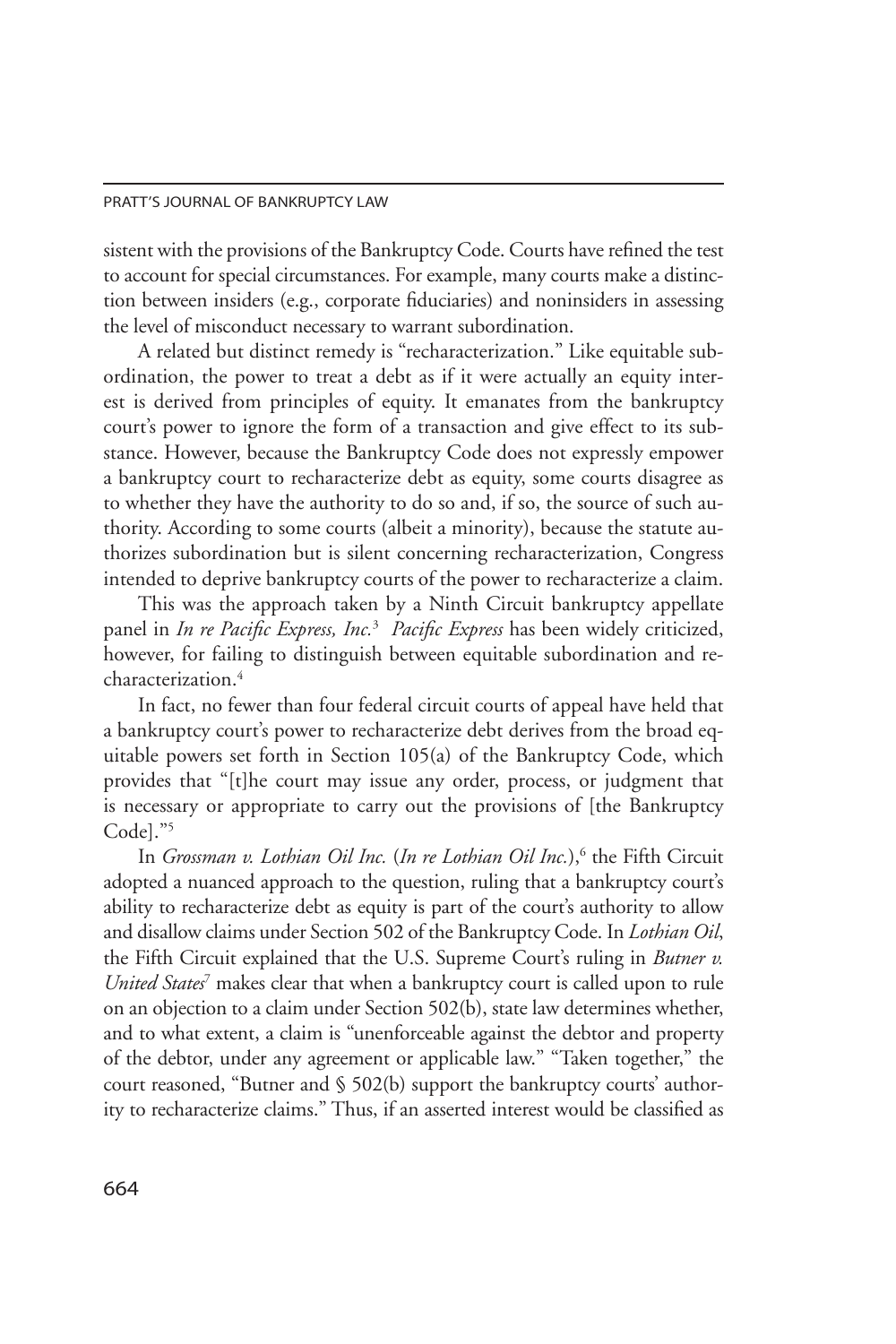equity rather than debt under applicable state law, the bankruptcy court would be empowered to recharacterize, rather than disallow, the claim.

 The Fifth Circuit distanced itself from sister circuits that predicate the power to recharacterize debt as equity upon the bankruptcy courts' equitable authority under Section 105(a). According to the court, given its interpretation of Section 502(b), "resort to § 105(a) is unnecessary." "We agree with sister circuits' results," the Fifth Circuit wrote, "but not necessarily their reasoning."

 Courts also disagree about the law that should apply in deciding whether a purported debt should be recharacterized as equity. Some, including the Fifth Circuit in *Lothian*, view applicable state law as being determinative on this issue. Others have adopted or fashioned tests that include various factors drawn from a wide variety of sources under state, federal, and common law. For example, in *AutoStyle Plastics*, the Sixth Circuit applied an 11-factor test derived from federal tax law first articulated in *Roth Steel Tube Co. v. Commissioner of Internal Revenue.*<sup>8</sup> Among the enumerated factors are:

- the labels given to the debt;
- the presence or absence of a fixed maturity date, interest rate, and schedule of payments;
- whether the borrower is adequately capitalized;
- any identity of interest between the creditor and the stockholder;
- whether the loan is secured; and
- the corporation's ability to obtain financing from outside lending institutions.

Under this test, no single factor is controlling. Instead, each factor is to be considered in the particular circumstances of the case.

In *SubMicron*, the Third Circuit rejected a factor-based inquiry as a "mechanistic scorecard," opting instead to focus on the parties' intent at the time of the transaction through a common-sense evaluation of the facts and circumstances. Even so, the Third Circuit affirmed a ruling below refusing to recharacterize debt as equity using a factor-based analysis derived in part from state law, noting that the lower court's findings "overwhelmingly support the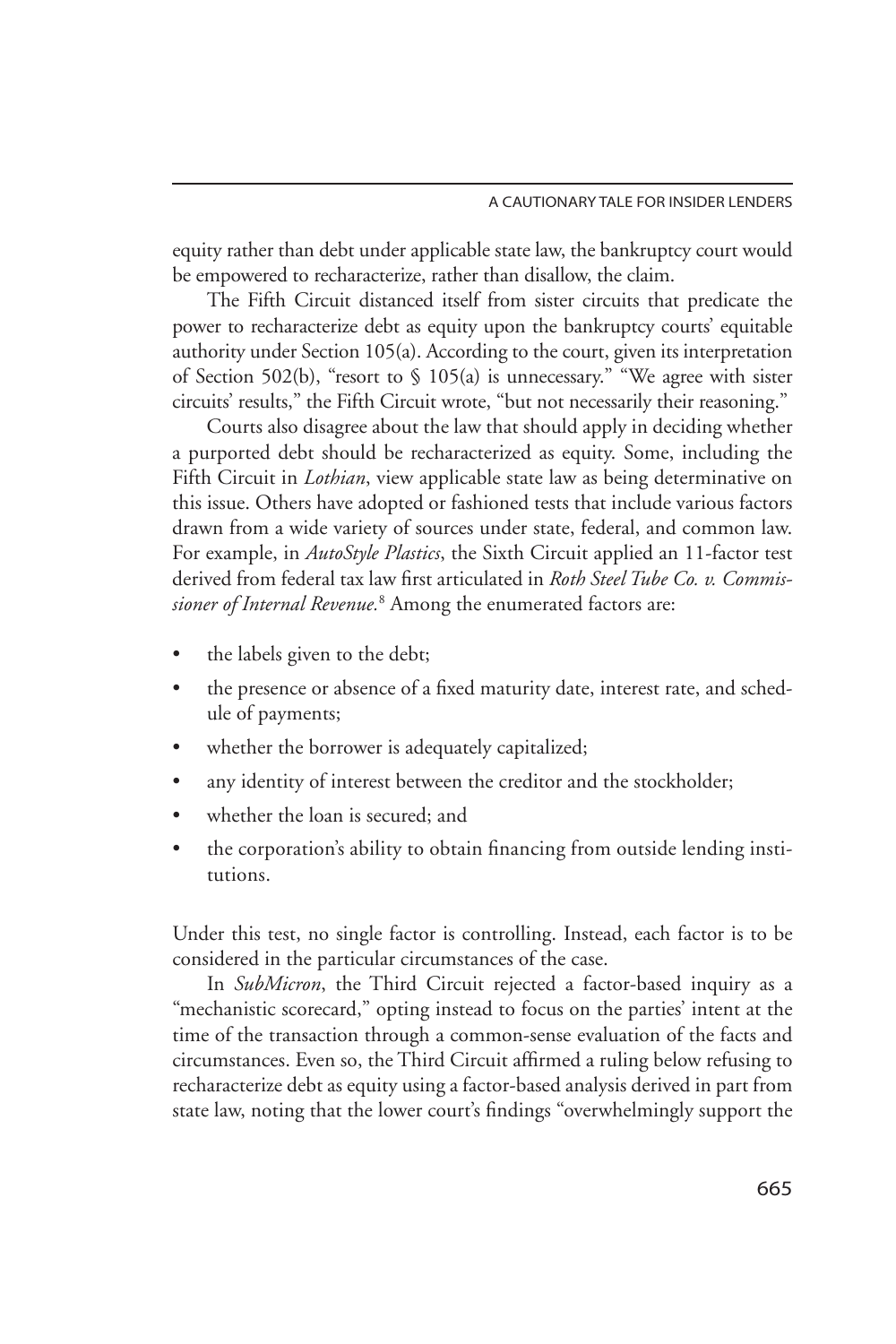Court's decision to characterize the [funding transaction] as debt (under any framework or test)."

 The Ninth Circuit had an opportunity to weigh in on these and other issues in *Fitness Holdings*.

# *Fitness Holdings*

 California-based Fitness Holdings International, Inc. ("FHI") was a seller of treadmills, cross-trainers, and exercise bikes for home use. Between 2003 and 2006, FHI borrowed nearly \$25 million from Hancock Park Capital II, L.P. ("Hancock Park"), its sole shareholder. The loans were evidenced by a series of unsecured subordinated promissory notes with stated maturity dates bearing interest at 10 percent *per annum*.

In July 2004, Pacific Western Bank ("Pacific Western") provided financing to FHI in the form of a \$7 million revolving loan and a \$5 million installment loan, both of which were secured by a lien on all of FHI's assets. Hancock Park guaranteed the loans. Due to FHI's ongoing financial difficulties, the loan agreements were amended several times during the next three years to extend maturities and waive defaults.

In June 2007, FHI and Pacific Western entered into a refinancing agreement whereby:

- Pacific Western provided new financing to FHI in the form of a \$17 million term loan and an \$8 million revolving line of credit, both of which were secured by a lien on all of FHI's assets;
- \$9 million of the loan proceeds was used to pay off Pacific Western's original secured loan;
- \$12 million of the loan proceeds was disbursed to Hancock Park to pay off its unsecured loans; and
- Hancock Park was released from its guaranty obligations.

 The refinancing did not rescue FHI from its financial difficulties, and the company filed for Chapter 11 protection in California on October 20, 2008. FHI's unsecured creditors' committee was subsequently authorized to com-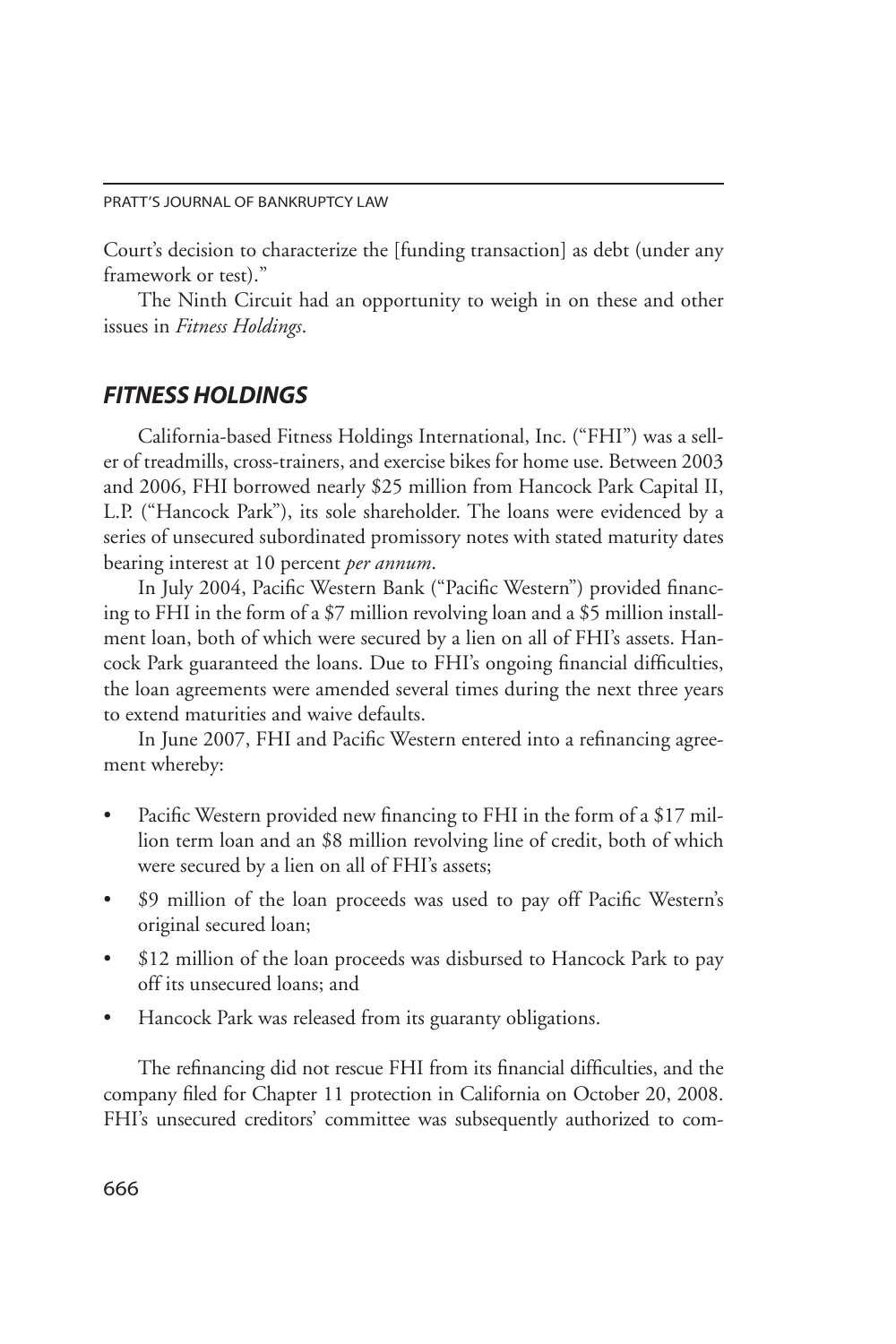#### A Cautionary Tale for Insider lenders

mence litigation on the estate's behalf against Hancock Park, Pacific Western, and certain individual insider defendants to recover the payments made to Hancock Park as part of the refinancing transaction. Among other things, the complaint stated causes of action for actual and constructive fraudulent transfers under Section 548 of the Bankruptcy Code and California's version of the Uniform Fraudulent Transfer Act, recharacterization, breach of fiduciary duty, and equitable subordination under Section 510(c) of the Bankruptcy Code.

In January 2010, the bankruptcy court dismissed each count of the complaint for failure to state a claim. Among other things, the bankruptcy court concluded that: (i) because the \$12 million payment to Hancock Park was a dollar-for-dollar satisfaction of an antecedent debt (i.e., "reasonably equivalent value"), there was no constructive fraudulent transfer under either California state law or federal bankruptcy law; (ii) the ruling in *Pacific Express* defeated the count of the complaint seeking recharacterization; and (iii) the complaint insufficiently pleaded inequitable conduct to support a claim for equitable subordination.

 After FHI's Chapter 11 case was converted to a Chapter 7 liquidation, the trustee (who succeeded to the committee as plaintiff in the avoidance litigation) appealed the order dismissing the adversary proceeding to the district court. The district court affirmed. Addressing the trustee's recharacterization claim, the court wrote that "[w]hile Plaintiff correctly points out that other circuits have allowed claims for recharacterization, *In re Pacific Express* remains good authority here and the Court therefore rejects Plaintiff's claim for recharacterization." The trustee appealed to the Ninth Circuit.

# The Ninth Circuit's Ruling

 A three-judge panel of the Ninth Circuit reversed and remanded the case below for additional determinations consistent with its ruling. Writing for the court, circuit judge Sandra S. Ikuta explained that, in the context of avoidance litigation under Section 548(a)(1)(B) (dealing with constructive fraudulent transfers), "reasonably equivalent value" is not defined in the Bankruptcy Code, but "value" is defined in Section 548(d)(2)(A) to include the "satisfaction or securing of a present or antecedent debt of the debtor." "Under this definition," she wrote, "'[p]ayment of a pre-existing debt is value,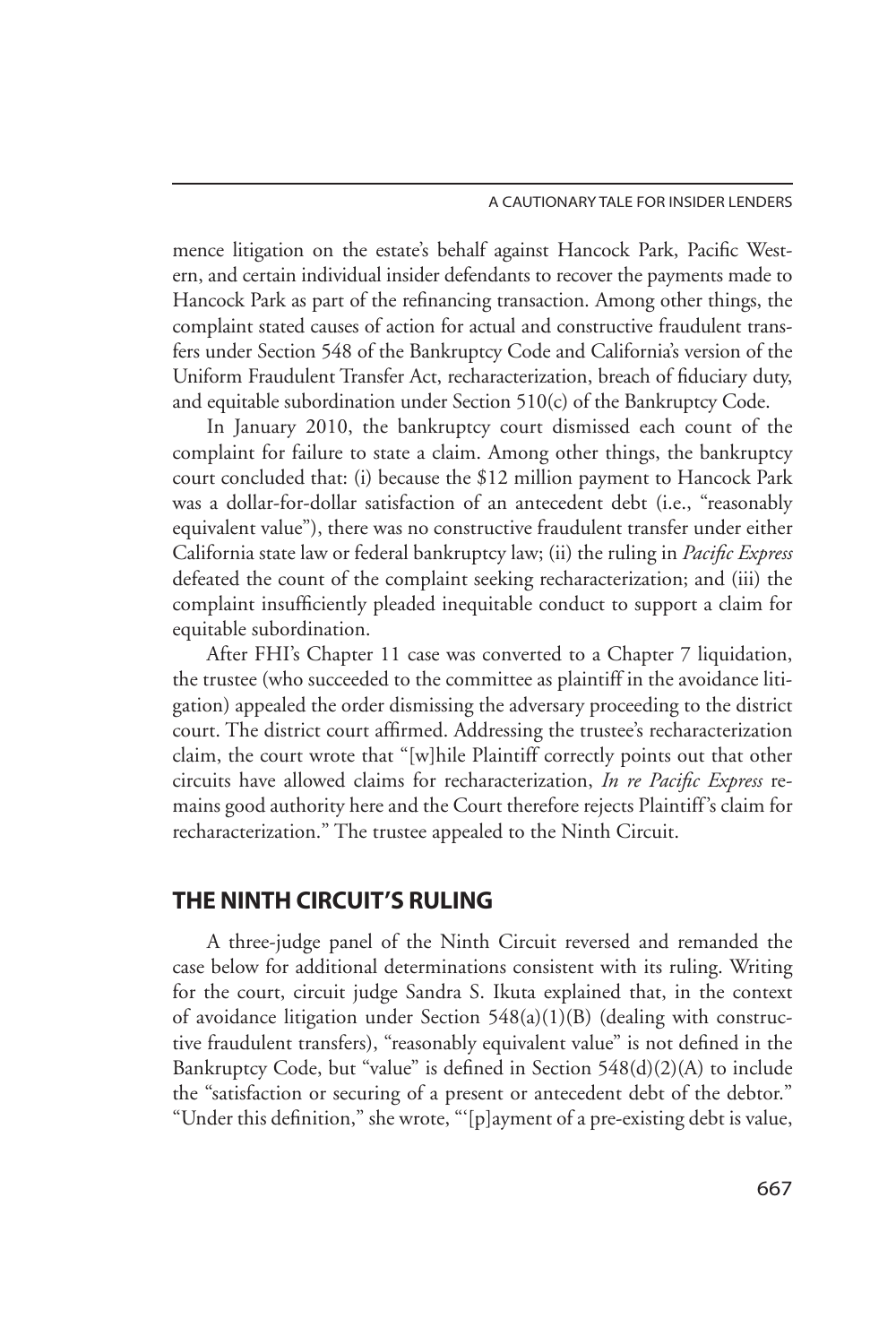#### PRATT'S JOURNAL OF BANKRUPTCY LAW

and if the payment is dollar-for-dollar, full value is given.'"9 Therefore, the judge concluded, a transaction involving dollar-for-dollar repayment of an antecedent debt cannot be constructively fraudulent.

Judge Ikuta then examined the meaning of the term "debt," which is defined in Section 101(12) of the Bankruptcy Code to mean "liability on a claim." The term "claim" is defined in Section 101(5)(A) in relevant part to mean "a right to payment, whether or not such right is reduced to judgment, liquidated, unliquidated, fixed, contingent, matured, unmatured, disputed, undisputed, legal, equitable, secured, or unsecured." In accordance with these "interlocking definitions," the judge wrote, "to the extent a transfer is made in satisfaction of a 'claim' (i.e., a 'right to payment'), that transfer is made for 'reasonably equivalent value' for purposes of  $\S$  548(a)(1)(B)(i)," thereby precluding avoidance of the transfer as being constructively fraudulent.

 According to Judge Ikuta, U.S. Supreme Court precedent, including *Butner* and *Travelers Cas. & Sur. Co. of Am. v. Pac. Gas & Elec. Co.*, 10 establishes that, unless Congress provides otherwise, the "scope of a right to payment is determined by state law." Relying on *Butner*, she explained, the Supreme Court held in *Travelers* that a court should not use a federal rule to determine whether a prepetition contract guaranteeing attorneys' fees created a "right to payment" giving rise to a "claim" under the Bankruptcy Code.

 On the basis of this authority, the judge concluded that a court may not "fashion a rule 'solely of its own creation' in determining what constitutes a 'claim' for purposes of bankruptcy." Instead, she wrote, "subject to any qualifying or contrary provisions of the Bankruptcy Code,…a court must determine whether the asserted interest in the debtor's assets is a 'right to payment' recognized under state law."11 Judge Ikuta explained that, in the context of fraudulent-transfer litigation, if a defendant claims that a transfer constituted the repayment of a debt, the court must determine whether the purported "debt" constitutes a right to payment under state law. If no right to payment exists as a matter of state law, "the court may recharacterize the debtor's obligation to the transferee under state law principles."

 According to Judge Ikuta, the district court erred by relying on *Pacific Express*. She explained that an Article III district court is not bound by the rulings of a bankruptcy appellate panel. Moreover, the judge wrote, "*Pacific Express* erred in holding that the 'characterization of claims as equity or debt'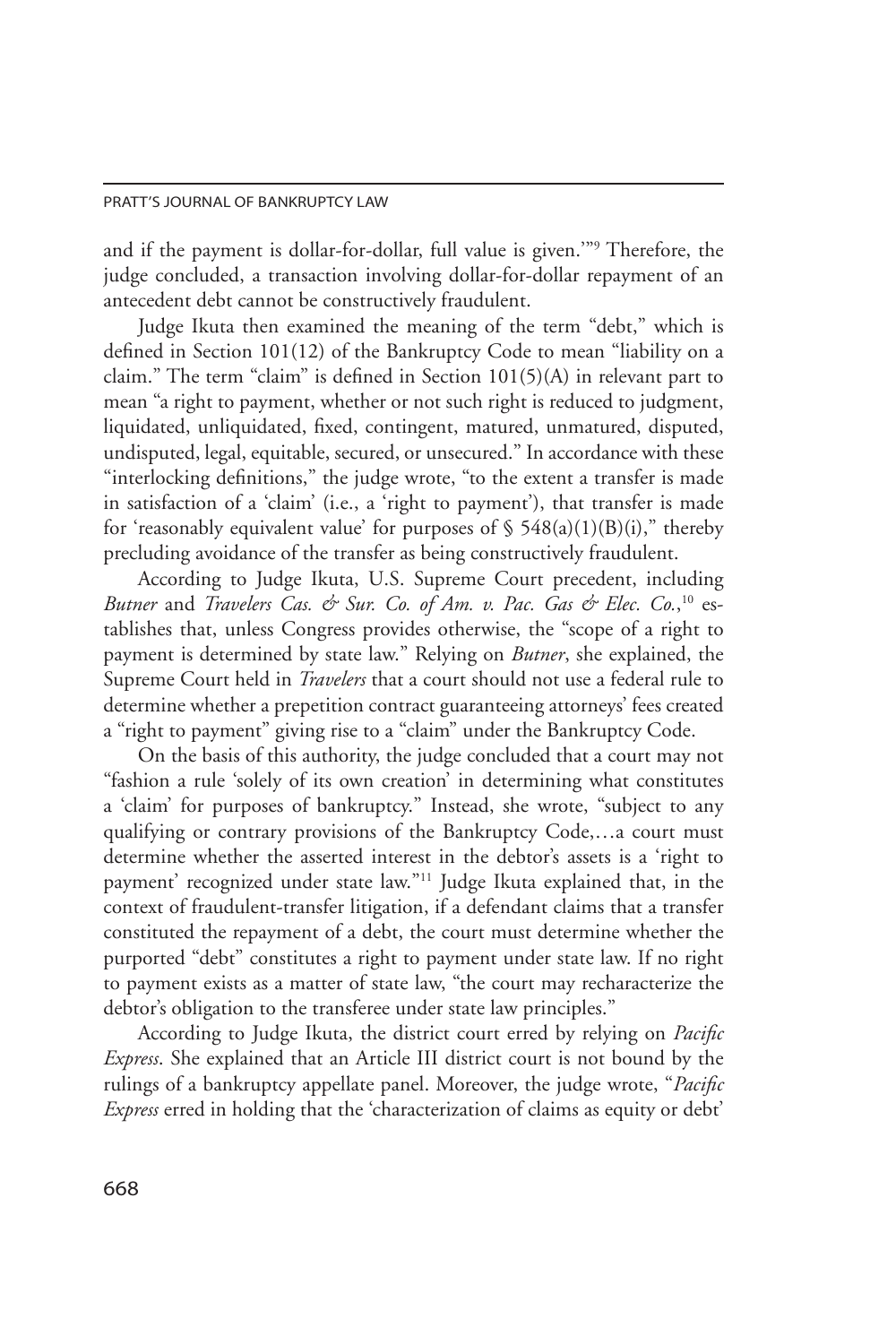is governed by § 510(c)." According to Judge Ikuta, recharacterization and equitable subordination address distinct concerns. A court considering a motion to avoid a constructively fraudulent transfer, she emphasized, "must determine whether the transfer is for the repayment of a 'claim' at all."

 Although Judge Ikuta agreed with rulings by sister circuits concluding that the Bankruptcy Code gives courts the authority to recharacterize claims, she took issue with circuits that "have fashioned a federal test for recharacterizing an alleged debt in reliance on their general equitable authority under 11 U.S.C. § 105(a)." Instead, the judge concluded that the Fifth Circuit's approach in *Lothian Oil* is more consistent with Supreme Court precedent. "Given the Supreme Court's direction," she wrote, "courts may not rely on § 105(a) and federal common law rules 'of [their] own creation' to determine whether recharacterization is warranted" (quoting *Travelers*).

Having determined that state law must govern whether a "right to payment" exists, Judge Ikuta ruled that dismissal of the complaint was improper because the lower courts' assumption that they did not have the ability to recharacterize a debt as equity was erroneous. She therefore vacated the ruling and remanded the case below for consideration of the matter "under the proper legal framework."

## **OUTLOOK**

 With the ruling in *Fitness Holdings*, six federal circuit courts of appeal and the great majority of bankruptcy and lower appellate courts—have now ruled that recharacterization is among the powers conferred upon a court under the Bankruptcy Code. This is a positive development for Chapter 11 debtors in possession, bankruptcy trustees, and stakeholders standing to benefit by the potential for enhanced recovery from a bankruptcy estate.

Even so, by aligning itself with the Fifth Circuit — and against the Third, Fourth, Sixth, and Tenth Circuits — on the issue of choice of law in determining whether a debt should be recharacterized as equity, the Ninth Circuit in *Fitness Holdings* has added to the already considerable confusion in the courts concerning the circumstances under which the remedy should be applied. Under the approach adopted by the Fifth and Ninth Circuits, choice-of-law provisions in loan agreements may have an important role in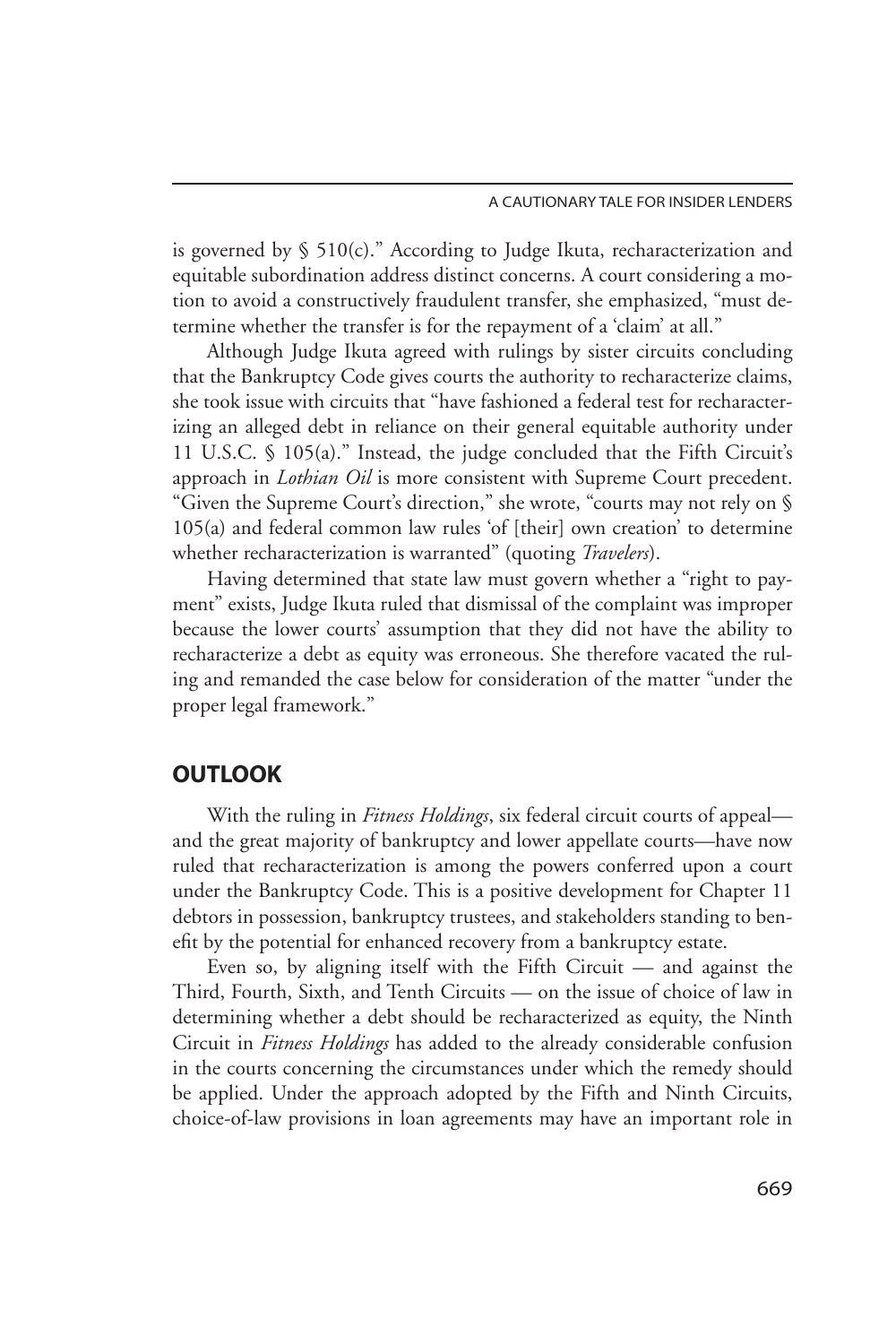#### PRATT'S JOURNAL OF BANKRUPTCY LAW

litigation concerning whether a purported loan is treated as debt or a capital contribution.

Does this rift among the circuits create a distinction largely without a difference? Perhaps and perhaps not. Some states apply a factor-based analysis drawn from federal tax law (some citing *AutoStyle Plastics* or *Roth Steel*) in deciding whether a debt should be recharacterized as equity.12 Other states do not.<sup>13</sup>

In a separate unpublished memorandum decision, the Ninth Circuit affirmed dismissal of the complaint seeking avoidance of the payment to Hancock Park as an actual fraudulent transfer. The court wrote that "[w]e cannot reasonably infer that [FHI] was attempting to 'hinder, delay, or defraud' its creditors…simply because it took on secured debt to replace unsecured debt; borrowers regularly give security interests to obtain financing."<sup>14</sup> However, the court reversed dismissal of the cause of action seeking equitable subordination, writing that "[t]he trustee's allegations…that insiders 'contrived' to benefit themselves by knowingly funneling money to themselves out of a failing company plausibly alleged the elements of a claim for equitable subordination."

 Taken as a whole, the Ninth Circuit's rulings are a cautionary tale to corporate insiders (including private equity sponsors) that make loans to a company or attempt to cash out in a refinancing or dividend recapitalization transaction shortly before the company files for bankruptcy.

# **NOTES**

- <sup>1</sup> 714 F.3d 1141 (9th Cir. 2013).
- <sup>2</sup> 563 F.2d 692 (5th Cir. 1977).
- <sup>3</sup> 69 B.R. 112 (B.A.P. 9th Cir. 1986).

<sup>4</sup> *See, e.g.*, *In re Daewoo Motor America, Inc.*, 471 B.R. 721 (Bankr. C.D. Cal. 2012); *In re The 3Do Co.*, 2004 Bankr. LEXIS 2345 (Bankr. N.D. Cal. July 2, 2004).

<sup>5</sup> *See Committee of Unsecured Creditors for Dornier Aviation (North America), Inc.,* 453 F.3d 225 (4th Cir. 2006); *Cohen v. KB Mezzanine Fund, II, LP* (*In re SubMicron Systems Corp*.), 432 F.3d 448 (3d Cir. 2006); *Sender v. Bronze Group, Ltd.* (*In re Hedged-Invs. Assocs., Inc.*), 380 F.3d 1292 (10th Cir. 2004); *Bayer Corp. v. MascoTech, Inc.* (*In re AutoStyle Plastics, Inc.*), 269 F.3d 726 (6th Cir. 2001).